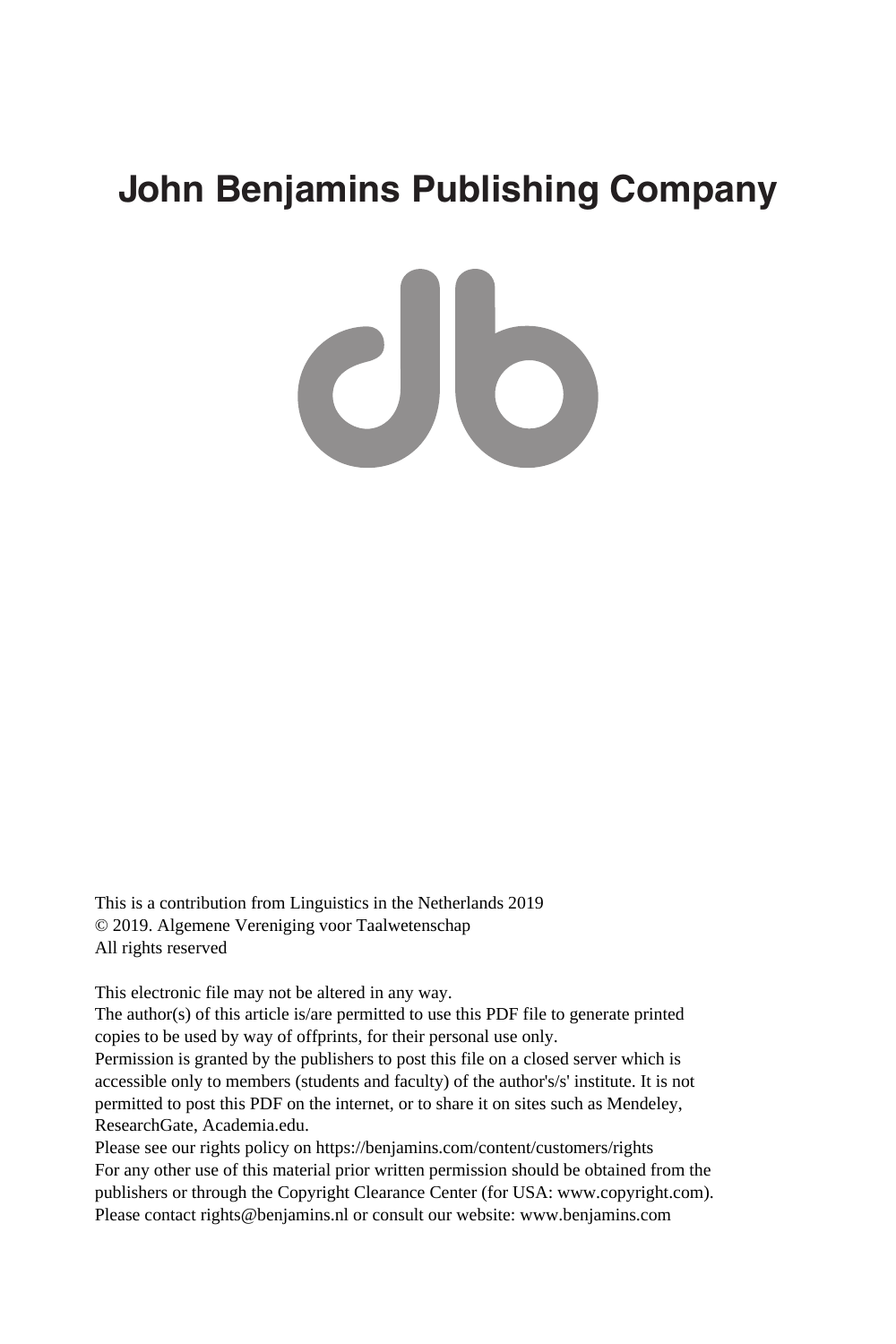# **Historical linguistics in the Netherlands**

Nicoline van der Sijs Meertens Institute & Radboud University

# **Historical linguistics in the past**

In the 19th and early 20th centuries historical linguistics was central to linguistic research both nationally and internationally. This changed drastically in the second half of the 20th century, when interest in historical approaches to language declined dramatically. As a result of new theoretical approaches such as structuralism and generative linguistics (see, for example, Bakker & [Dibbets](#page-5-0) 1977), research interest at that time centred on modern language. Other factors that contributed to this change were the arrival of new disciplines such as sociolinguistics, discourse studies, language acquisition and computational linguistics. This trend was not only visible in linguistic research but also in the university education curricula. For example, Gothic was abolished as part of the study of Dutch and other Germanic languages, and subsequently vanished almost completely as an academic subject in most universities, while all Humanities Faculties severely curtailed the teaching of historical linguistic topics, which were, in addition, often only offered as optional extras. Historical linguistic research was carried out by an ever shrinking group of scholars.

# **Historical linguistics now**

The 21st century shows a clear change of direction: there is an increasing interest in questions related to historical linguistics. This revival of interest is an international phenomenon and a variety of factors can be shown to have contributed to it. In the second half of the 20th century the new methods and disciplines such as generative linguistics, discourse studies, language acquisition, sociolinguistics and computational linguistics led to a fresh understanding of grammar, language use, language variation and the social role of language and its norms. Moreover, the realization dawned that knowledge of earlier stages of a language is a prerequisite for explaining present-day language phenomena, language rules and language variation, since many phenomena have their roots in history and can only

<https://doi.org/10.1075/avt.00022.sij> *Linguistics in the Netherlands* Volume 36 (2019), pp. 54[–59](#page-6-0). issn 0929-7332 | e‑issn 1569-9919 © John Benjamins Publishing Company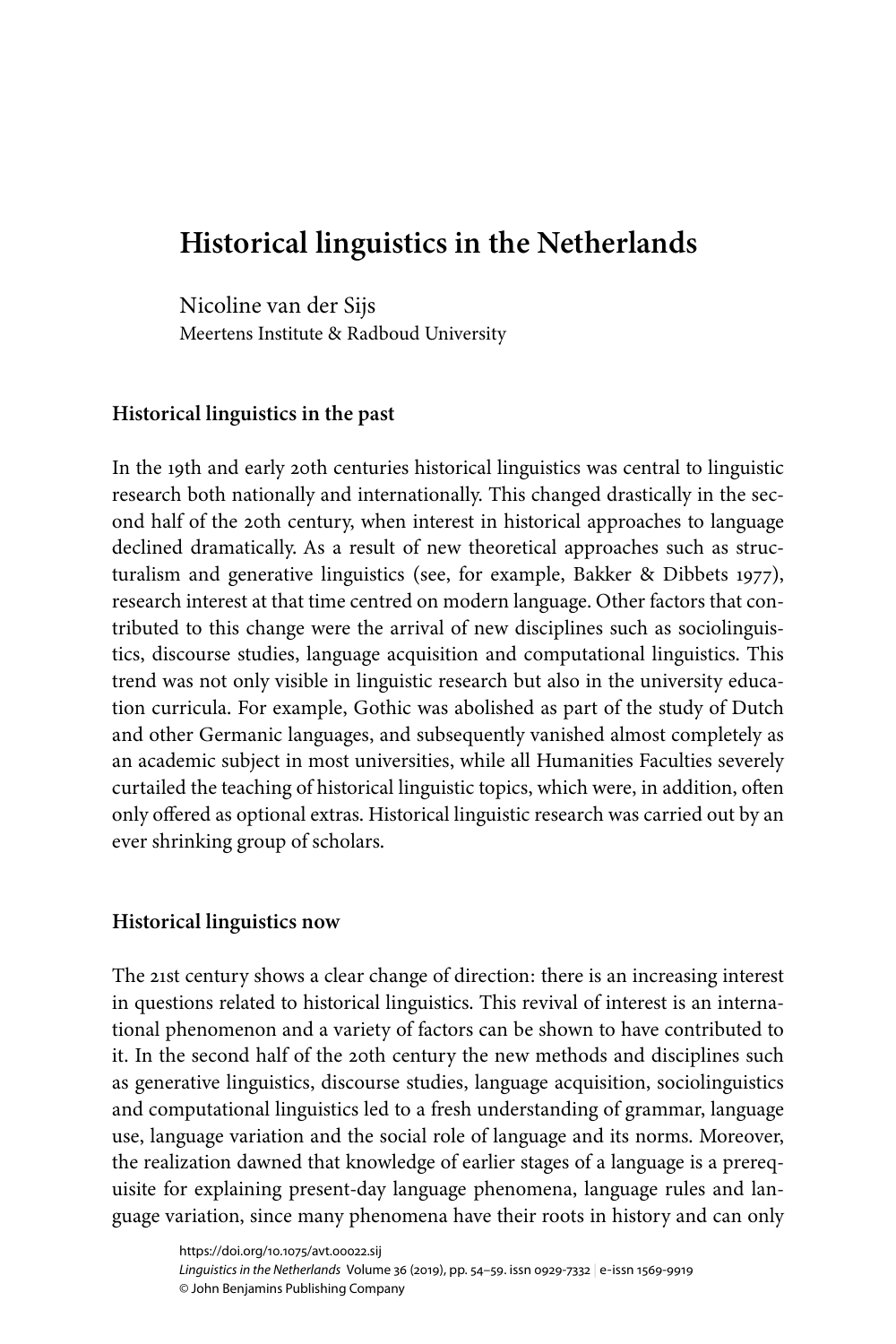be understood properly if we take earlier stages in the development of a language into consideration (see, for example, Van de [Velde](#page-6-1) 2017). That is why in the 1990s scholars such as Cor van Bree, Jack Hoeksema, Gertjan Postma, Fred Weerman began to apply the new generative linguistic and sociolinguistic approach to these earlier stages.

Historical linguistics itself also underwent important methodological innovations. We are becoming more and more aware of the factors that play a role in language change. The importance of language contact has been known for some time [\(Hickey](#page-6-2) 2013; [Thomason](#page-6-3) & Kaufman 1988). What is also increasingly becoming clear is the part played by various sociolinguistic factors, such as the impact of a socially dominant group, leading to 'changes from above', or the degree to which a speaker has mastered a second language [\(Hernández-Campoy](#page-5-1) & Conde-Silvestre [\(eds\)](#page-5-1) 2012; [Thomason](#page-6-4) 2001; Van [Coetsem](#page-6-5) 2000). A new field of inquiry are 'changes from below', which take place below the level of awareness or start in the lower social classes ([Elspaß](#page-5-2) 2005, [Elspaß](#page-5-3) et al. 2007). Finally, it has become clear that language use, language variation and language change are not only influenced by sociolinguistic factors but also by genre and register (Biber & [Conrad](#page-5-4) 2009; [Whitt 2018](#page-6-6)).

Recent research has shown the existence of certain patterns. It has, for example, become clear that the degree to which a language has contact with other languages affects the complexity of that language (Roberts & [Winters](#page-6-7) 2012): languages with a small number of speakers, a limited geographical spread and few contacts with neighbouring language communities, turn out to possess more complex inflectional and conjugational systems than languages with a large number of speakers, a large geographical spread and a lot of language contact ([Kusters](#page-6-8) [2003;](#page-6-8) [Trudgill 2012\)](#page-6-9).

As a result of the increasing availability of more and larger digitized text corpora that can be subjected to quantitative research, historical linguistic research has received a significant impulse in the 21st century. Corpus research into specific Dutch language developments has resulted in a number of interesting doctoral theses, such as – the list is certainly not a complete one – [Hüning](#page-6-10) (1999), [Schooneboom](#page-6-11) (2000), [Evers-Vermeul](#page-5-5) (2005), [Coussé](#page-5-6) (2008), Van de [Velde](#page-6-12) [\(2009\)](#page-6-12), [Coupé](#page-5-7) (2014). Historical sociolinguistic research and research into the 'language history from below' also yield promising results (e.g. [Rutten](#page-6-13) & Van der Wal [2014](#page-6-13); Rutten, Vosters & [Vandenbussche](#page-6-14) 2014). In addition, Dutch linguists such as Anne Breitbarth, Olga Fischer, Ans van Kemenade, Bettelou Los, Ingrid Tieken, Arjen Versloot and Wim van der Wurff are playing an important role in historical research into other languages.

Yet, compared to other branches of linguistics, "quantitative corpus methods are still underused and often misused in historical linguistics" ([Jenset](#page-6-15) &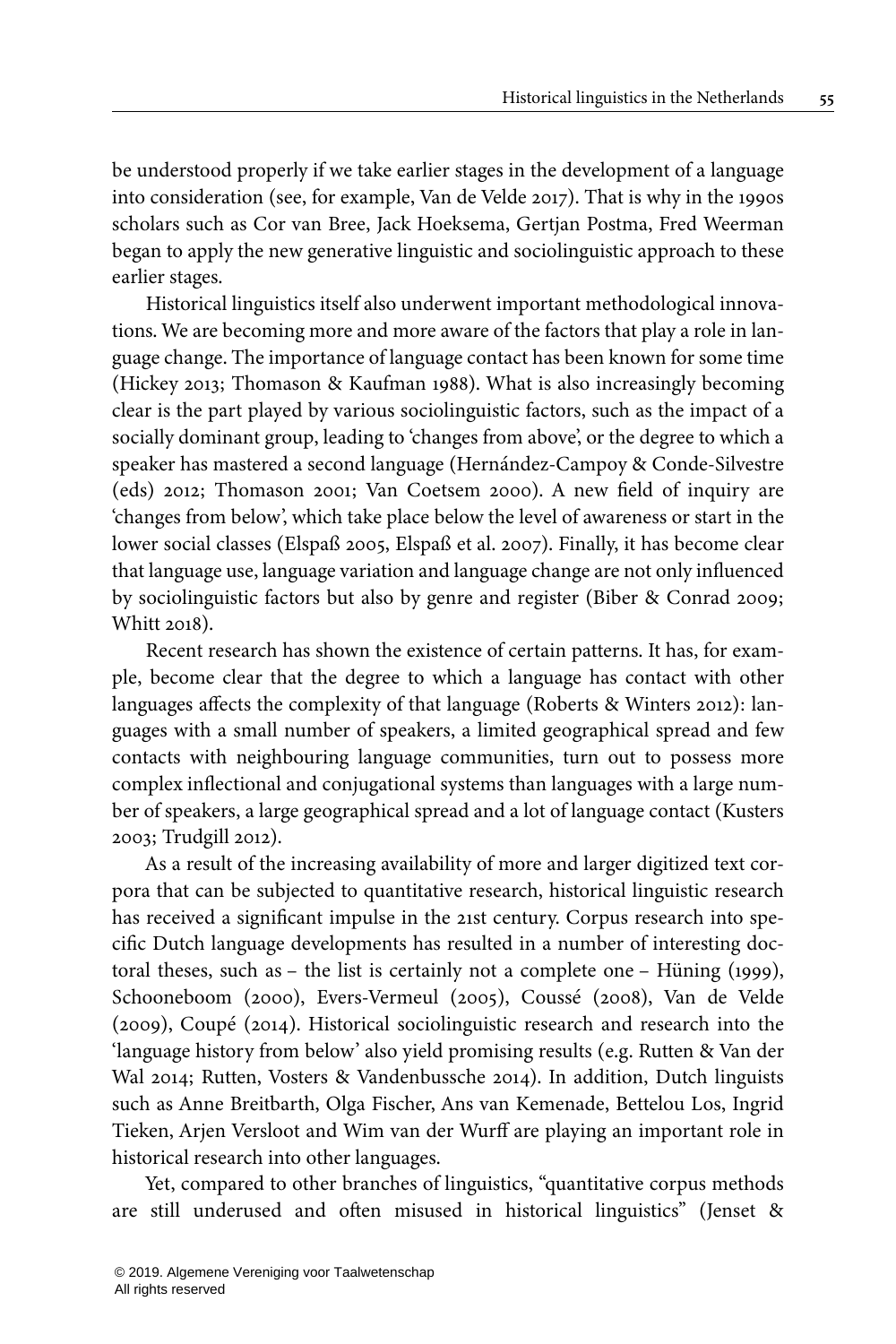[McGillivray](#page-6-15) 2017: 2). To help remedy this Jenset and McGillivray ([2017](#page-6-15):189–190) designed a theoretical framework for quantitative historical linguistics, covering all aspects from preparatory work, via data collection and quantitative modelling to interpretation. For the Dutch research situation, all aspects of digital texts – data, metadata, and annotation and analysis tools – exhibit impediments ([Van](#page-6-16) der Sijs, to [appear](#page-6-16)), though a lot of work is being done to improve the situation. What specifically are these impediments?

As to the data, the first problem is that finding texts on the internet is not straightforward, because they are located in many different places. To remedy this, some large infrastructures or portals have been constructed, such as DBNL, Delpher and Nederlab, in which a number of different text collections can be searched together. The second problem is the poor quality of the data, which makes them unreliable for research. The majority of texts (as in Delpher) are read by optical character recognition and contain a large number of recognition errors. Though correction programmes are being developed, this seems to be putting the cart before the horse. The third problem is an imbalance in the distribution of digital texts over time and over genres. DBNL, for example, mainly contains literary texts and much less non-fiction. Delpher principally contains books from the period between 1780 and 1880, and newspapers. Obviously, the number of texts that have been preserved from different periods also plays a role; the earlier the period, the fewer texts were produced or printed. In any case, many texts have not survived, and ironically enough, it is precisely the texts that were printed and read most frequently, which were most readily discarded. The imbalance has, however, been increased by digitization instead of being reduced.

The metadata, too, exhibit shortcomings. Historical linguistic research requires at least accurate information on where and when a text was produced, on its author and on the genre to which it belongs, but often only part of these metadata is available. Though many texts with accurate information on when and where they originated, can be found on heritage sites and in archives, the data is scattered over the internet and cannot be accessed via a single central portal. The last problem concerns the tools. To be able to carry out a proper analysis of a text, linguistic enrichment is essential. Lemmatization solves the problem of spelling variation, while part of speech and syntactic annotation enable precise queries. The only infrastructure which contains linguistically enriched texts is Nederlab, but the enrichment was carried out by an automated process and its quality is, for older texts, unfortunately still poor, because the tools cannot deal with spelling variation and older forms. Besides, syntactic annotation is lacking.

The digitization of older texts, in other words, leaves a lot to be desired, but the first – promising – results show that computer-aided research in historical linguistics has the future. Meanwhile we have also learned our first lessons. The most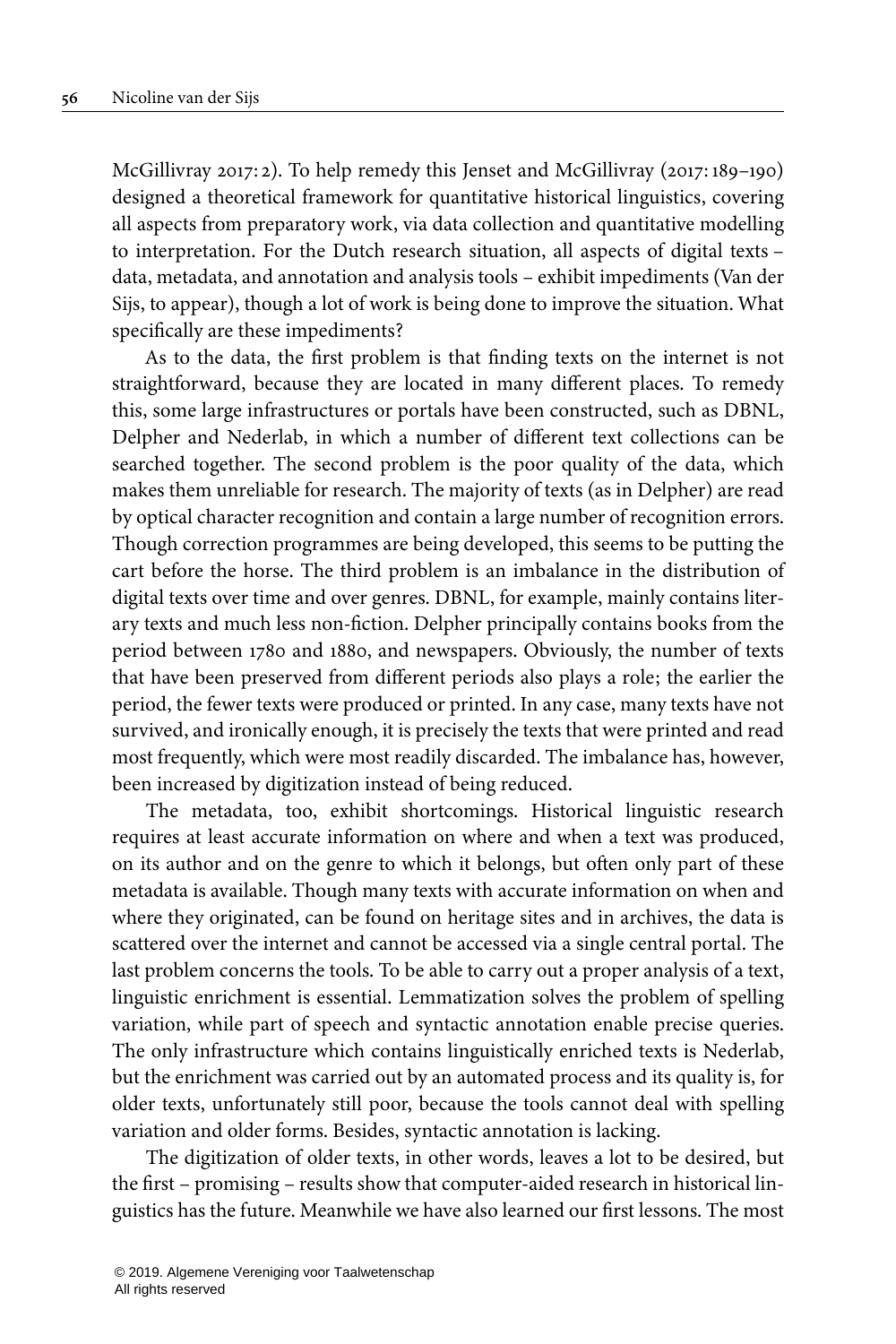important of these is that language changes are best investigated by a combination of qualitative and quantitative research. Explorative qualitative research as in [Van](#page-6-17) der Horst [\(2008\)](#page-6-17) or Van der Sijs [\(2004\)](#page-6-18) shows the general outline and tendencies of language changes. This enables scholars to select relevant data and metadata for further large-scale quantitative research. This quantitative research will show the underlying patterns in large text corpora and lay bare the subtleties of language changes. It will, for example, demonstrate in which social group, linguistic context or genre a particular change began and how it subsequently spread. Not until we have a precise picture of these details, can we find a plausible explanation for the change in question.

#### **Historical linguistics in the future**

What will historical linguistics look like in the future and what insights will it bring us? To start with, there are still a large number of language changes that have only barely been looked into, let alone been investigated longitudinally; those gaps must be filled in. The next stage will be really exciting, viz. a metastudy of the different ways longitudinal changes affect each other in Dutch: how do phonological, morphological, lexical and syntactic changes in the course of historical Dutch interlock? How did modern Dutch in all its facets arise from the variety of medieval dialects? What linguistic, sociolinguistic or extralinguistic factors cause changes to speed up or slow down?

These are still the old questions, to which, however, we are getting ever better and ever more detailed answers. Real innovation in historical linguistics is to be expected from cooperation with other disciplines. This has been shown by research into prehistoric language: since linguists started collaborating with archeologists and geneticists, more and more riddles about, for example, the spread of Indo-European languages have been solved (see [Damgaard](#page-5-8) et al. 2018). Similar interdisciplinary work could be initiated between historical linguists and social economists, social historians and cultural historians; if we could combine knowledge about language changes with detailed information about large-scale migrations and the background of individual migrants from inside and outside the Low Countries, and add to this information data about social, cultural, religious, political, technological, economic, geographical, climatological and ecological changes, we would certainly gain new insights into the historical impact of language contact and external influences on language change.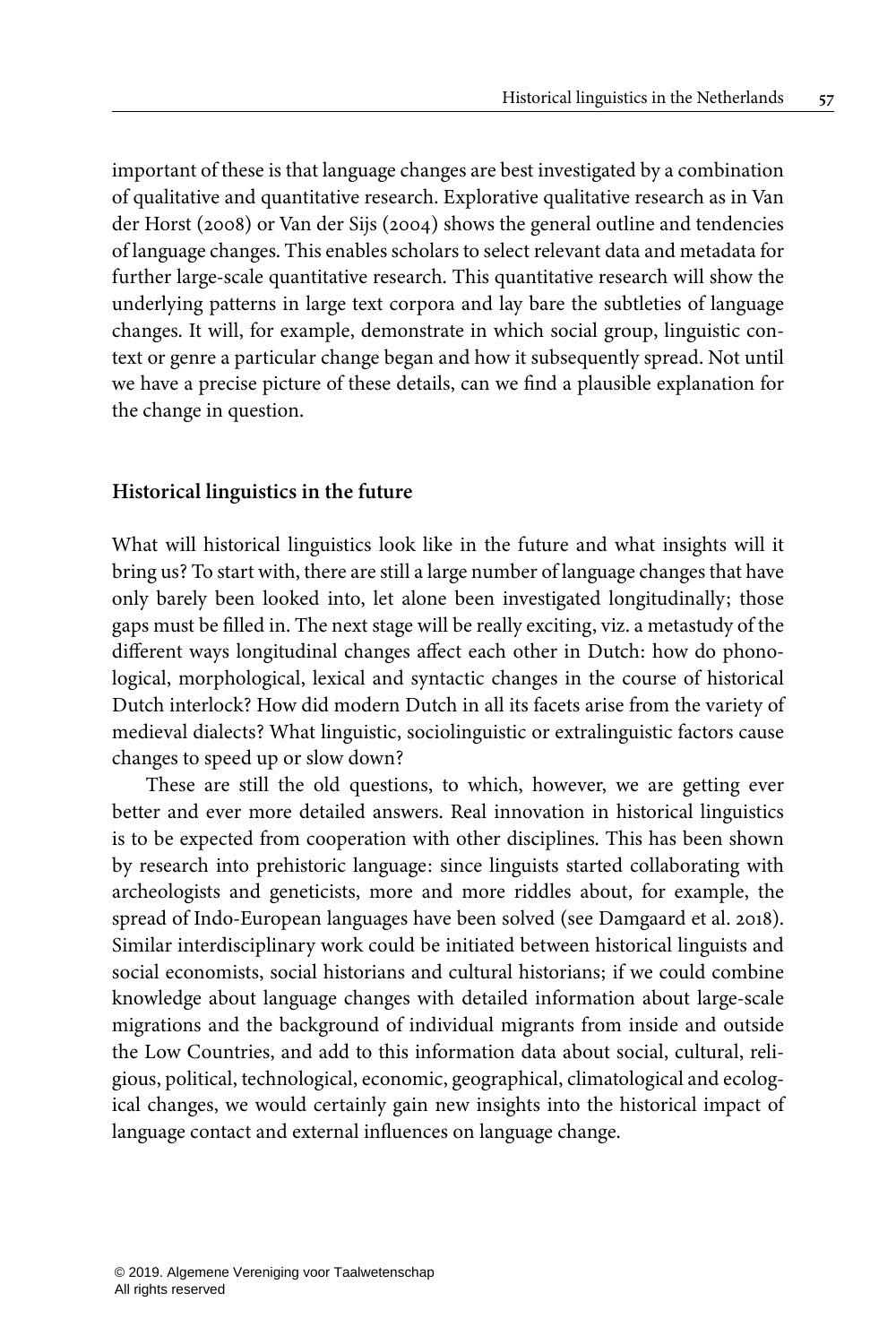# **Concluding remarks**

I anticipate a prosperous future for historical linguistic research. This research is not only intellectually satisfying, but it has also important practical applications. The greater our knowledge of language change and language contact, the better we will be able to solve some modern problems, such as the best way of helping minorities integrate into our society and the role that language teaching can play in it. However, – and it is a big 'however', while historical linguistics has regained its old respected position in linguistic research, the same cannot yet be said about the academic curriculum. It is to be hoped that the Humanities Faculties of our universities will take urgent steps to reintroduce historical subjects into their curricula, so that students can be trained to carry out research in historical linguistics.

# **Acknowledgements**

It is impossible, nor is it my intention to mention every Dutch historical linguist in this article. I am grateful to Hans Beelen, Margit Rem and Ton van der Wouden for useful comments on an earlier draft of this article. I am grateful to Tom van Brederode for translating it into English.

# **References**

- <span id="page-5-0"></span>Bakker, Dirk Miente & Geert Dibbets. 1977. *Geschiedenis van de Nederlandse taalkunde*. Den Bosch: Malmberg. Biber, Douglas & Susan Conrad. 2009. *Register, Genre and Style*. Cambridge: Cambridge
- <span id="page-5-4"></span>University Press. [https://doi.org/10.1017/CBO9780511814358](https://doi.org/10.1017%2FCBO9780511814358)
- <span id="page-5-7"></span>Coupé, Griet. 2014. *Syntactic Extension: The Historical Development of Dutch Verb Clusters*. Utrecht: LOT.
- <span id="page-5-6"></span>Coussé, Evie. 2008. Motivaties voor volgordevariatie. Een diachrone studie van werkwoordsvolgorde in het Nederlands, PhD Thesis, University of Gent.
- <span id="page-5-8"></span>Damgaard, Peter de Barros, Rui Martiniano, Jack Kamm, J. Victor Moreno-Mayar, Guus Kroonen e.a. 2018. "The first horse herders and the impact of early Bronze Age steppe expansions into Asia". *Science Magazine* 360.1422 [\(http://science.sciencemag.org](http://science.sciencemag.org/content/360/6396/eaar7711) [/content/360/6396/eaar7711\)](http://science.sciencemag.org/content/360/6396/eaar7711).
- <span id="page-5-2"></span>Elspaß, S. 2005. *Sprachgeschichte von unten. Untersuchungen zum geschriebenen Alltagsdeutsch im 19. Jahrhundert*. Tubingen: Niemeyer. [https://doi.org/10.1515/9783110910568](https://doi.org/10.1515%2F9783110910568)
- <span id="page-5-3"></span>Elspaß, Stephan, Nils Langer, Joachim Scharloth & Wim Vandenbussche (eds.). 2007. *Germanic Language Histories 'From Below'(1700–2000)*. Berlin & New York: de Gruyter. [https://doi.org/10.1515/9783110925463](https://doi.org/10.1515%2F9783110925463)
- <span id="page-5-5"></span>Evers-Vermeul, Jacqueline. 2005. *The Development of Dutch Connectives: Change and Acquisition as Windows on Form-Function Relations*. Utrecht: LOT.
- <span id="page-5-1"></span>Hernández-Campoy, Juan Manuel & Juan Camilo Conde-Silvestre (eds). 2012. *The Handbook of Historical Sociolinguistics*. Chichester, UK: Wiley Blackwell.
	- [https://doi.org/10.1002/9781118257227](https://doi.org/10.1002%2F9781118257227)

© 2019. Algemene Vereniging voor Taalwetenschap All rights reserved